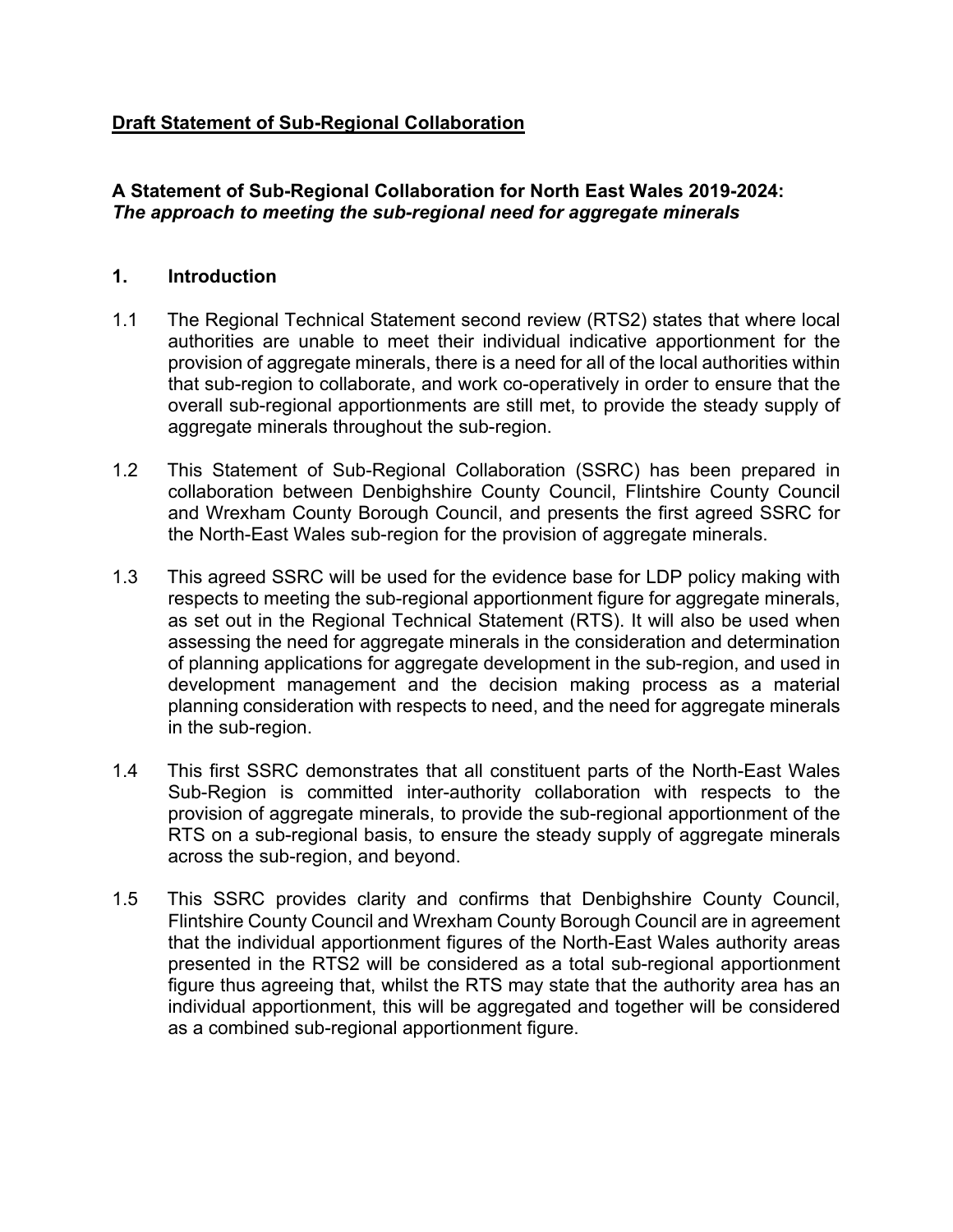### **2 RTS2 apportionment figures**

2.1 The RTS2 sets out the required apportionment of crushed rock and sand & gravel for each of the North Wales Local Planning Authority areas for the period 2019 - 2024. After this time it will be subject to another review.

## *The Supply of Sand and Gravel in the North-East sub region*

2.2 The following table presents an extract from Tables A6 of the RTS2 and sets out the apportionment figures of the RTS2 for the North-East Wales sub-region with respects to sand and gravel.

## **Table A6: Apportionments, Reserves and Allocations for Sand & Gravel in North East Wales**

| <b>Local Planning</b> | New Annualised    | Total                     | Existing    | Minimum    | Additional   |
|-----------------------|-------------------|---------------------------|-------------|------------|--------------|
| Authority             | Apportionment     | Apportionment   Permitted |             | Allocation | reserves     |
|                       | for sand & gravel | Required over             | Reserves    | needed     | Dormant      |
|                       | (mt)              | 22 years (mt)             | $2016$ (mt) |            | sites,       |
|                       |                   |                           |             |            | $2016$ (mt)  |
| <b>Denbighshire</b>   | 0.000             | 0.000                     | 0.000       | 0.000      |              |
| <b>Flintshire</b>     | 0.223             | 4.912                     | 1.369       | 3.543      | 0.5          |
| Wrexham               | 0.646             | 14.217                    | 12.652      | 1.565      | $\mathbf{0}$ |

2.3 At present, according to the RTS2 figures, Flintshire and Wrexham need to make provisions within their LDP or subsequent LDP review for a small amount of sand and gravel in the form allocations or designations such as 'areas of search' or 'preferred area' throughout the plan period. Proposed allocations set out in the deposit draft of the Flintshire LDP amount to 1.4 million tonnes (mt) and therefore, there is a marginal shortfall of 2.143mt to be accounted for over the plan period. Coupled with the apportionment for Wrexham of 1.565 mt, the North-East Wales authorities have agreed to meet this combined sub-regional apportionment collaboratively by way of either an extension of an existing sand and gravel site, or the identification of a new site in the sub-region. This SSRC confirms that the authorities of the North-East Wales sub-region have agreed that any shortfall would considered as a sub-regional apportionment shortfall and this shortfall would be met by either; extensions to existing sand and gravel quarry sites in the subregion, or a new sand and gravel quarry site within the sub-region. A new site promoted by a landowner or minerals operator provides far more certainty to delivering the sub-regional apportionment as opposed to a blanket 'area of search' or 'preferred area' approach to meeting and delivering the required apportionment.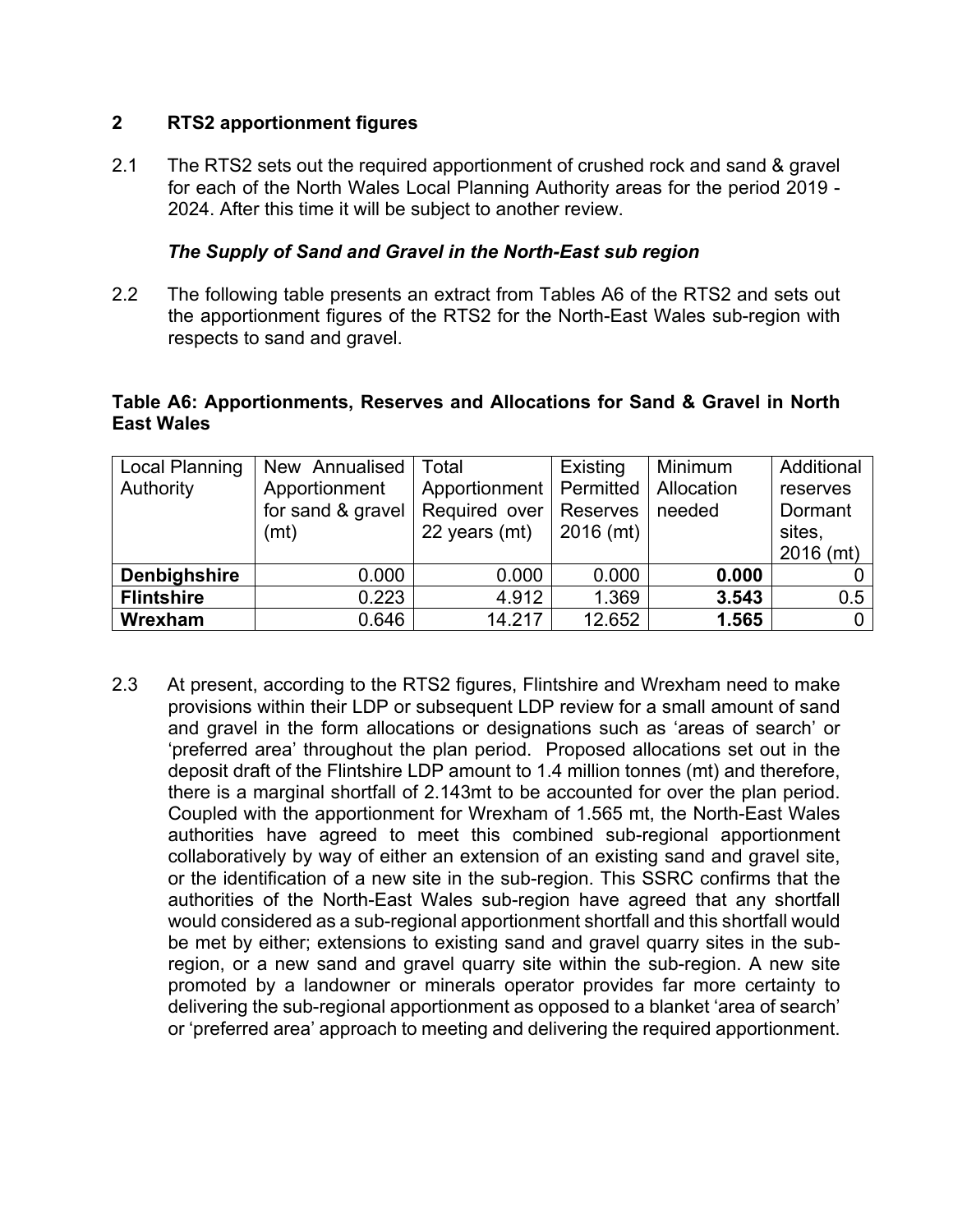2.4 Any potential future uplift in apportionment for Denbighshire following a subsequent review of the RTS with respects to sand and gravel may also be met by a new site identified within the North-East Wales sub-region.

### *The supply of crushed rock in the North-East sub region*

2.5 The following table presents an extracts from Tables A7 of the RTS2 and sets out the minimum apportionment figures of the RTS2 for the North-East Wales subregion with respects to crushed rock.

#### **Table A7: Apportionments, Reserves and Allocations for Crushed Rock in North Wales**

| Local Planning    | <b>New</b>     | Total         | Existing   | Minimum      | Additional     |
|-------------------|----------------|---------------|------------|--------------|----------------|
| Authority         | Annualised     | Apportionment | Permitted  | Allocation   | reserved       |
|                   | Apportionment  | Required over | Reserves   | needed<br>to | Dormant        |
|                   | crushed<br>for | 25 years mt   | at end of  | meet         | sites.         |
|                   | rock (mt)      |               | 2016<br>in | Required     | 2016 (mt)      |
|                   |                |               | mt         | Provision    |                |
| Denbighshire      | 0.860          | 21.500        | 21.710     | 0.000        |                |
| <b>Flintshire</b> | 3.359          | 83.968        | 48.040     | 35.928       | 1.41           |
| Wrexham           | 0.000          | 0.000         | 0.000      | 0.000        | $\overline{0}$ |

- 2.6 At present according to the RTS2 figures, neither Denbighshire nor Wrexham are required to make any crushed rock allocations. The RTS2 recognises that the crushed rock mineral resource present within Wrexham is heavily constrained by the Clwydian Range and Dee Valley AONB where there is a presumption against new mineral development, and has therefore set the crushed rock provision for Wrexham at zero.
- 2.7 Denbighshire's zero apportionment figure is reflected in the County's large landbank of crushed rock resource which are held in mothballed quarries within the County. However, the RTS2 figures are set from 2016 data and since then, Denbigh Quarry and Graig Quarry have recommenced operation. Furthermore, Burley Hill is set to recommence operations in 2021. As a result, the landbank in Denbighshire will reduce, and it is likely that in the next RTS review, Denbighshire will be required to provide crushed rock allocations in the LDP.
- 2.8 Flintshire is required to provide at least 36 mt of crushed rock. The deposit Flintshire LDP was drafted using RTS1 figures. The crushed rock allocations proposed in emerging Policy EN25 of the Flintshire's deposit draft LDP amount to 24 mt that would be derived from extensions from two existing quarries; Cemex's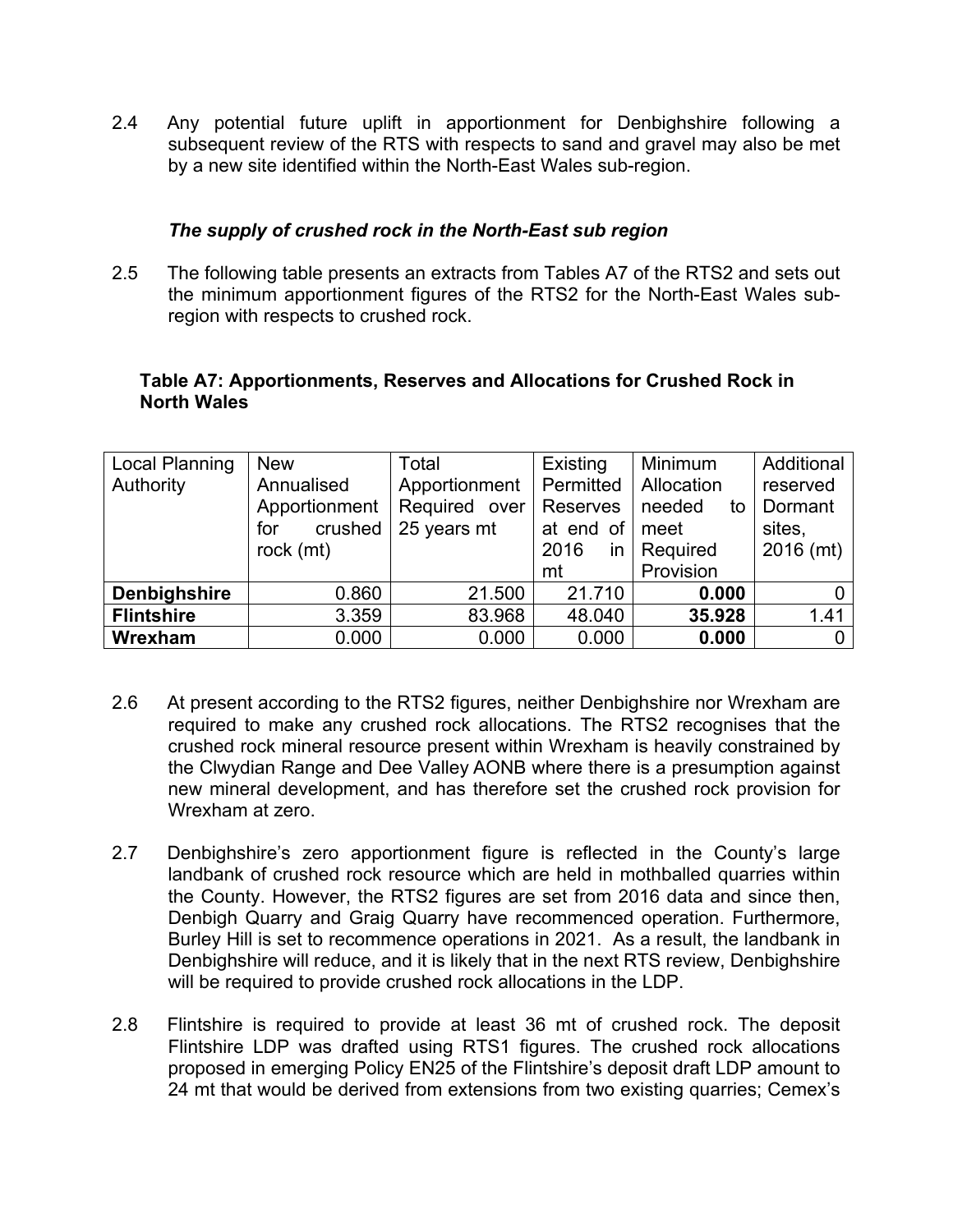'Pant y Pwll Dŵr' Quarry and Tarmac's 'Hendre' Quarry. This would have been more than sufficient to meet the apportionment of the RTS1 which was at least 3.84 mt. However, now there is a shortfall of at least 12 mt which Flintshire now need to demonstrate at examination how this will be met though the LDP, throughout the plan period.

- 2.9 The proposed allocation for the extension at Hendre Quarry presented in EN25.1 of the draft Flintshire LDP is for 11 mt. However, since the submission of the allocation, a planning application for this extension has now been submitted and the proposed extension proposed to yield an additional 8.866 mt in addition to that of the proposed allocation. The application proposes an extension of 19.866 mt. Therefore, should planning permission be granted, this extension at Hendre Quarry would contribute significantly to the County's landbank and apportionment figure. Should planning permission be granted, the apportionment shortfall for Flintshire would be reduced to just 3.062 mt.
- 2.10 This SSRC confirms that the authorities of the North-East Wales sub-region have agreed that any shortfall of crushed rock would be considered as a sub-regional apportionment shortfall, and this shortfall would be met by either; extensions to existing crushed rock quarries in the sub-region, or a new crushed rock quarry site also within the sub-region. A new site promoted by a landowner or minerals operator provides far more certainty to delivering the sub-regional apportionment as opposed to a blanket 'area of search' or 'preferred area' approach proposed in an LDP.

#### **3 Windfall sites**

- 3.1 The North Wales Minerals and Waste service are in discussions with land owners and mineral operators in the sub-region to explore the possibilities of further extensions of existing sites, and indeed new green-field sites for both potential sand and gravel, and crushed rock quarry sites which could contribute to meeting the sub-regional apportionment figure.
- 3.2 Emerging Policy EN26 of the Deposit Flintshire LDP provides criteria against which a proposal would be assessed. Therefore, there is provision within the deposit Flintshire LDP to assess future windfall sites, should they arise prior to the subsequent review of the LDP when additional sites may be identified.
- 3.3 Policy PSE17 of the Denbighshire LDP provides criteria in which minerals development can be assessed subject to meeting a demonstrable need. Policy MW3 of the emerging Wrexham LDP also provides criteria in which minerals development can be assessed, should windfall sites be submitted in the form of planning applications. Therefore, it is considered that there is a sound policy mechanism to consider windfall sites in the adopted and emerging development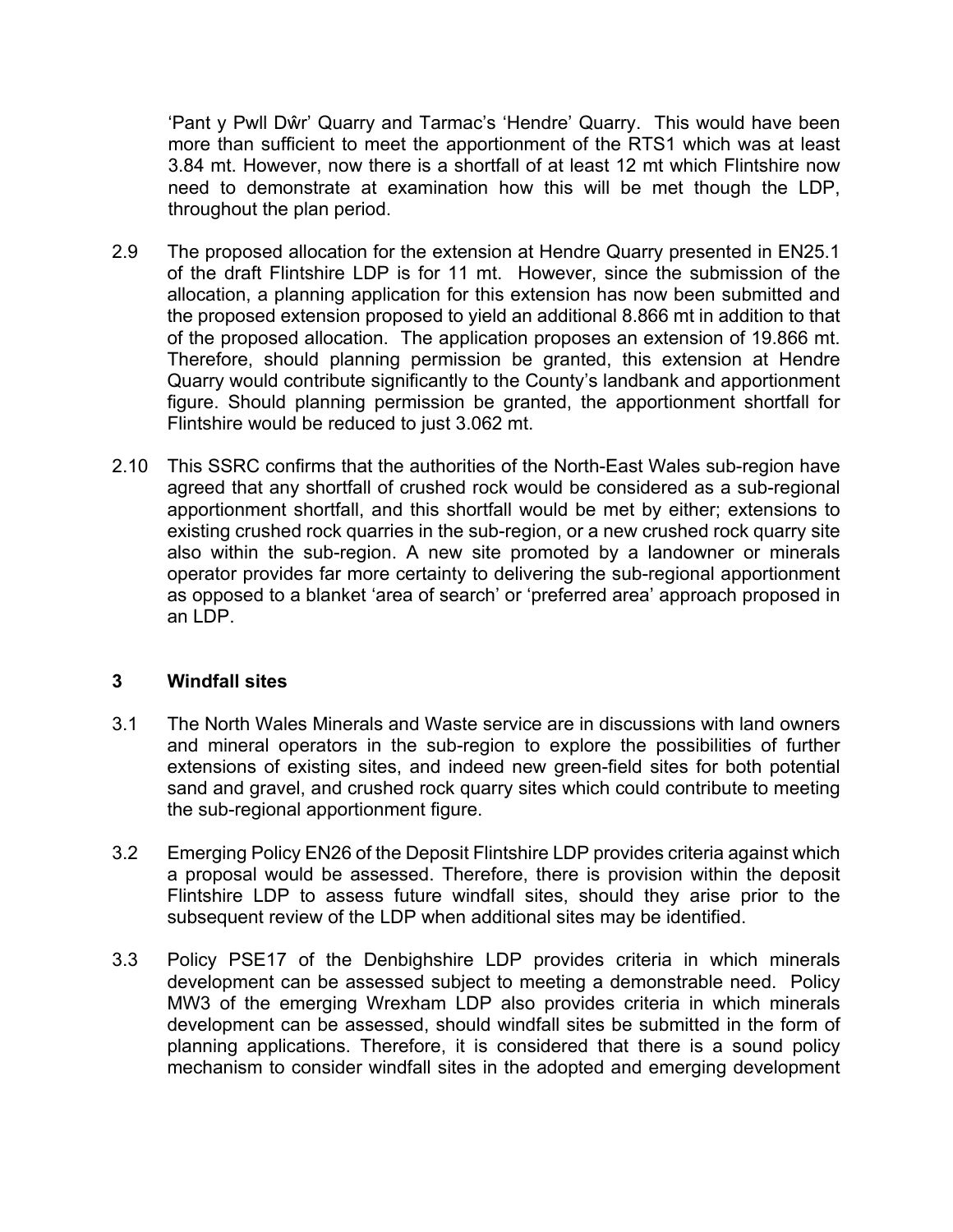plans of the North-East Wales sub-region, should they be submitted for consideration prior to the review of the LDPs on the sub-region.

3.4 This agreed SSRC can therefore be used when assessing the need for aggregate minerals in the North-East Wales sub-region in the consideration and determination of planning applications for aggregate development in the subregion. It can be used in development management and the decision making process as a material planning consideration with respects to the sub-regional need, as opposed to individual authority apportionments.

# **4 Subsequent Reviews of the RTS and the SSRC**

- 4.1 Every five years the RTS is reviewed and the apportionment figure will fluctuate depending on aggregate sales and projected need, taking into account the existing permitted reserves and the authority areas landbank. As the permitted reserves get worked, the landbank will decrease, which will have a knock on effect on the projected apportionment figure for the next RTS review.
- 4.2 Economic factors play a large role in the demand for aggregate minerals and the effects of Brexit and the Covid-19 pandemic are unknown. Construction levels may decline and result in a downturn in the economy. Large infrastructure projects such as Wylfa B is no longer being progressed by Horizon. However HS2 is now being developed which will have a significant impact on the aggregate mineral reserves within the sub-region. All of these factors are unknown and difficult to predict. However, the next RTS review will highlight these changes, and the planning system will respond accordingly in the subsequent reviews of the LDPs.
- 4.3 The SSRC for the North East sub-region will be reviewed accordingly, and when required following the publication of the RTS review, and prior to any local authority within the North-East Wales Sub-Region requiring a revised SSRC for their evidence base in their subsequent LDP reviews.

# **5 Conclusion**

- 5.1 With a combination of allocations proposed in emerging Policy EN25 of the Flintshire LDP, coupled with future planning applications for extensions of existing quarries, or new green-field sites throughout the sub-region, along with possible fluctuations of the apportionment figures in subsequent reviews of the RTS, Officers are confident that by working collaboratively at a sub-regional levels, the need for aggregate mineral will be met over the Plan period.
- 5.2 This Statement has been prepared in collaboration between Denbighshire County Council, Flintshire County Council and Wrexham County Borough Council. The evidence provided in this statement provides sufficient certainty for the